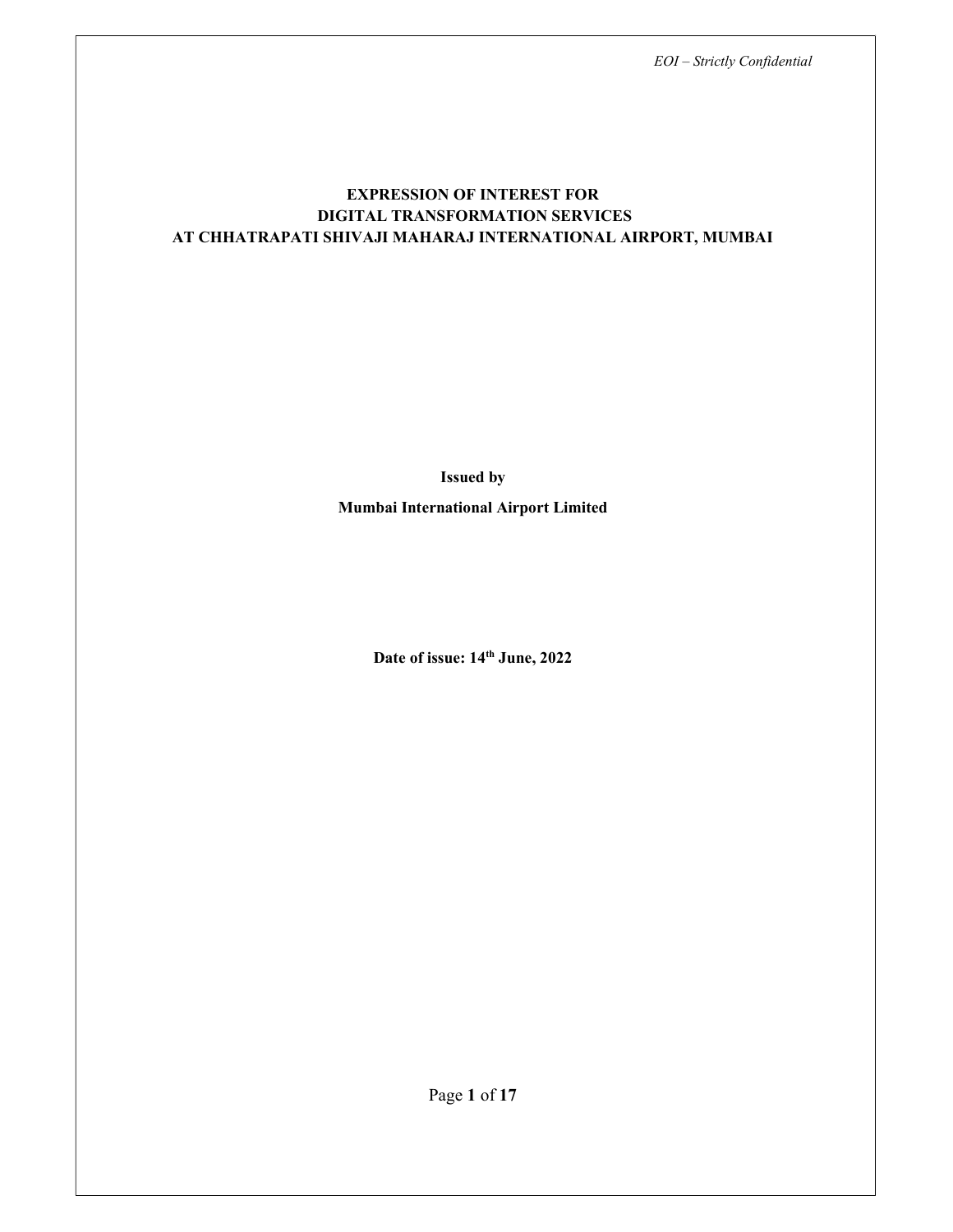#### DISCLAIMER

- 1. The information contained in or as part of the Expression of Interest document ("EOI") or otherwise provided to Applicants, was obtained from various sources and is offered in good faith for the guidance of the Applicants only.
- 2. Each Applicant is obliged to become acquainted with all of the provisions of the Applicable Laws affecting the Application, the execution of the Agreement and fulfilment of its terms. Applicants are deemed to have knowledge of and be in full compliance with all the Applicable Laws. Applicants acknowledge and agree that MIAL shall be entitled to disqualify any Applicant and exercise any other remedies it may have (including, without limitation, seek damages for loss of profit / loss of revenues), if any proceedings are brought against any Applicant and / or MIAL and / or any party, for breach of any Applicable Laws in relation to such Applicant's Application.
- 3. The EOI does not purport to contain all of the information that may be required by Applicants to evaluate the business opportunity, and / or its commercial potential / value and each Applicant should conduct its own independent legal, financial due diligence or other analysis of the business opportunity, and / or its commercial potential / value and of the information contained or referred to in the EOI and should obtain such professional advice as it deems necessary including consideration of any business risks associated thereto. It is also clarified that this EOI shall be nontransferable.
- 4. Any communication to the Applicants from MIAL shall be valid only if received in writing from any person authorised by MIAL.
- 5. The EOI is not intended to form the basis of a decision to enter into any transaction with respect to the Agreement or any other investment decision and do not constitute an offer, invitation or recommendation to enter into or make any such transaction or decision.
- 6. Neither MIAL nor its employees, agents, directors, consultants, advisors, contractors or subcontractors, make any representation or warranty, express or implied, or accept any responsibility or liability as to the accuracy or completeness of the information contained in the EOI or information made available or to be made available in connection with MIAL, its business activities and / or the Digital Platform or the Airport and nothing contained herein or provided or to be provided to the Applicants is or shall be relied upon as a promise or representation, whether as to the past or as to the future.

\*\*\*\*\*\*\*\*\*\*\*\*\*\*\*\*\*\*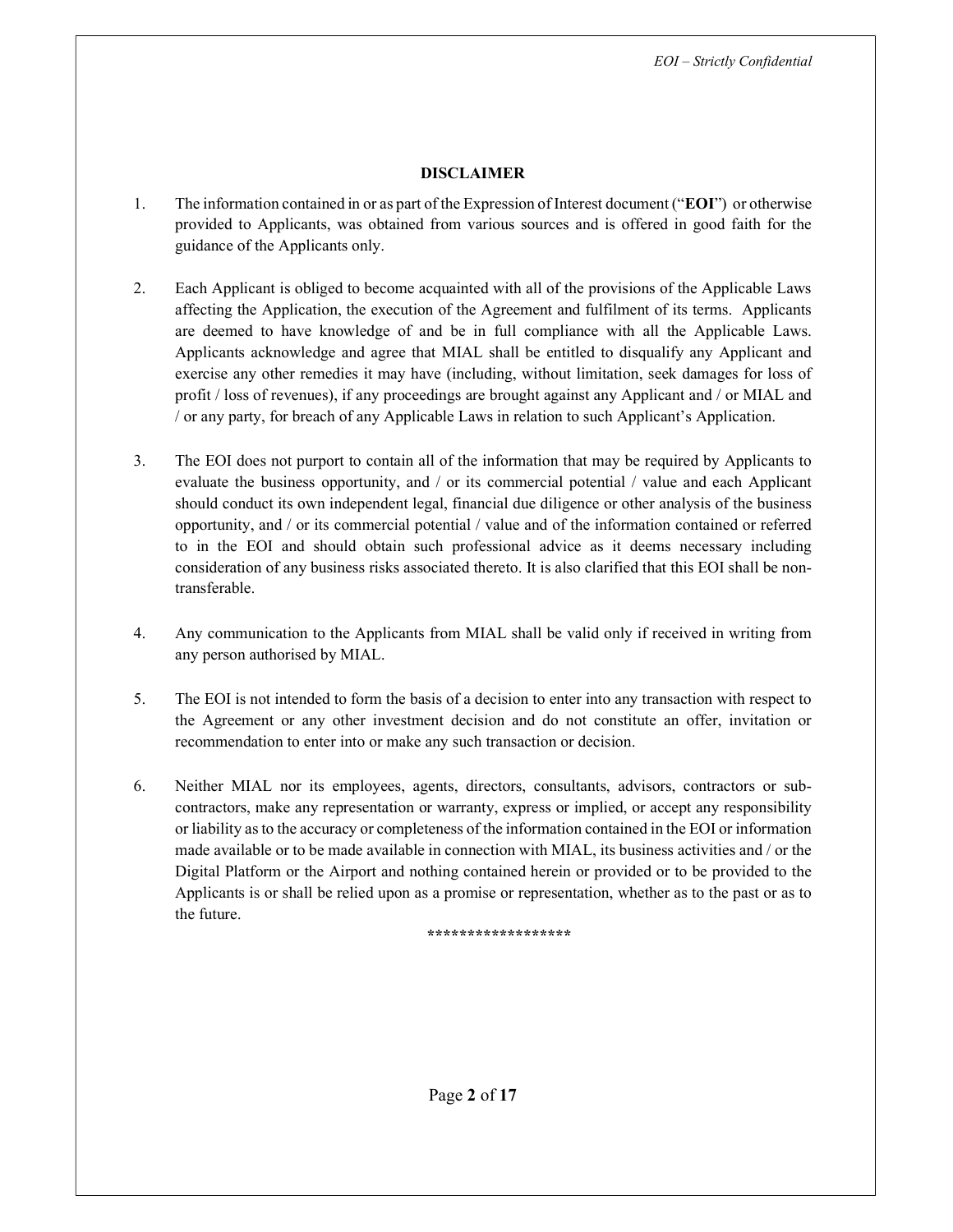$EOI - Strictly$  Confidential

## **TABLE OF CONTENTS**

| 1.1 |  |  |  |
|-----|--|--|--|
| 1.2 |  |  |  |
| 1.3 |  |  |  |
| 1.4 |  |  |  |
|     |  |  |  |
| 2.1 |  |  |  |
| 2.2 |  |  |  |
|     |  |  |  |
| 3.1 |  |  |  |
| 3.2 |  |  |  |
| 3.3 |  |  |  |
| 3.4 |  |  |  |
| 3.5 |  |  |  |
| 3.6 |  |  |  |
| 3.7 |  |  |  |
| 3.8 |  |  |  |
|     |  |  |  |
|     |  |  |  |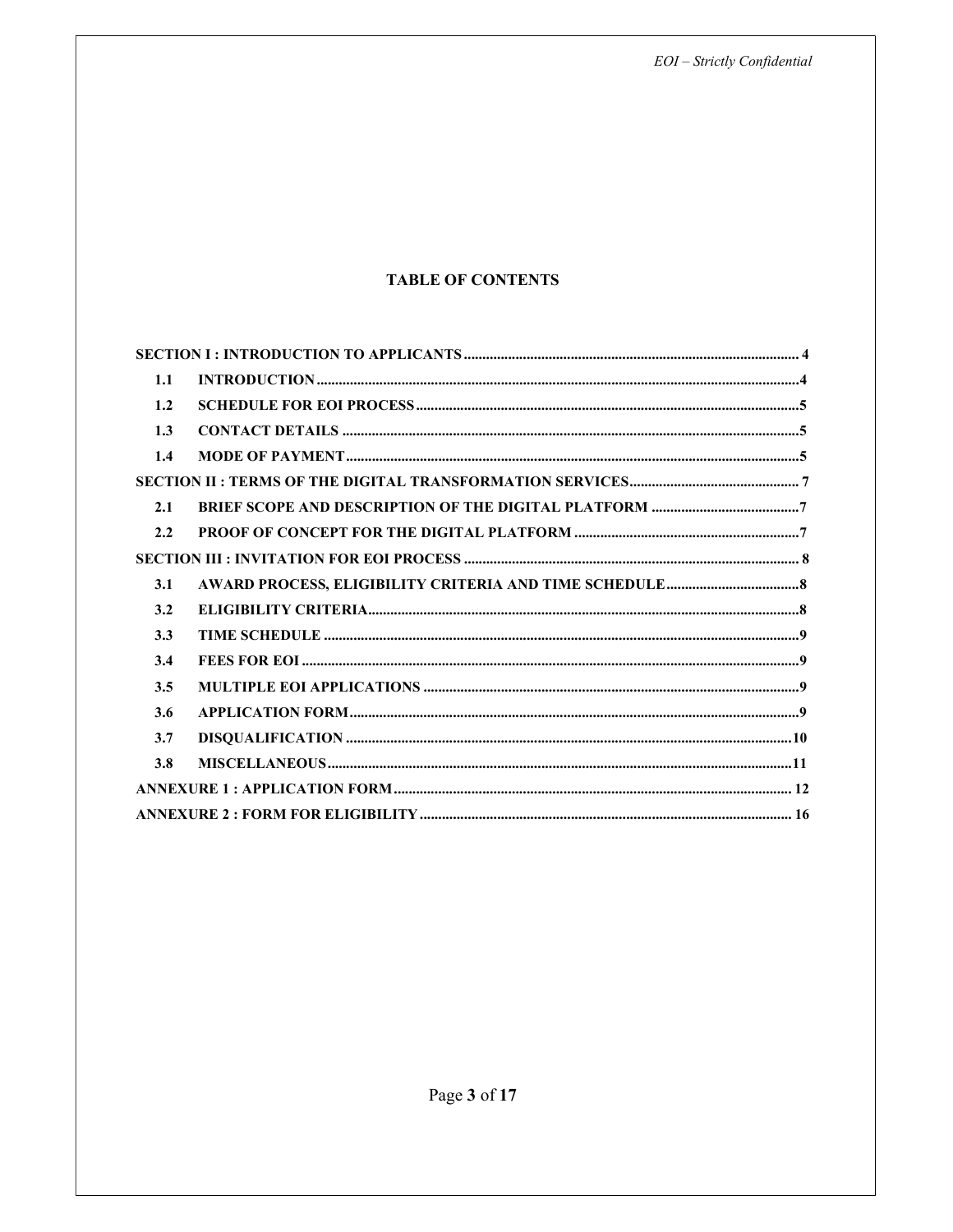## SECTION I : INTRODUCTION TO APPLICANTS

#### 1.1 INTRODUCTION

## A. ABOUT MIAL

Mumbai International Airport Limited ("MIAL") is operating, managing and developing the Chhatrapati Shivaji Maharaj International Airport, Mumbai ("CSMIA") pursuant to the Operation, Management and Development Agreement dated April 4, 2006 entered into between Airports Authority of India and MIAL ("OMDA").

Under the OMDA, MIAL has the exclusive right and authority, *inter alia*, to operate, manage and develop and to provide aeronautical and non-aeronautical services at CSMIA for a term of 30 years starting from May 3, 2006, with an option (subject to the provisions of the OMDA) to extend the term for an additional period of 30 years.

## B. PASSENGER TRAFFIC DATA

The following is the passenger traffic data for the past 5 (five) years:

| <b>Total Passenger Traffic</b> |                             |  |  |
|--------------------------------|-----------------------------|--|--|
| <b>Financial Year</b>          | <b>Passengers (million)</b> |  |  |
| 2021-22                        | 21.75                       |  |  |
| 2020-21                        | 11.05                       |  |  |
| 2019-20                        | 45.87                       |  |  |
| 2018-19                        | 48.82                       |  |  |
| 2017-18                        | 48.50                       |  |  |

The passenger traffic witnessed historically does not necessarily indicate continuation of the same in future. Hence, Applicants are advised to derive their own estimates and projections based on their own research. MIAL does not accept any liability or responsibility for any conclusions drawn by Applicants. Traffic forecast may always be affected by global factors, India-specific factors and other factors.

## C. SCOPE OF DIGITAL TRANSFORMATION SERVICES

MIAL intends to appoint a service provider to provide the Digital Transformation Services. The service provider shall create a Digital Platform which shall include the mobile application, mobile site, website or any other technological modes through which the following is made available:

- (a) real time information about flights and various amenities and facilities at CSMIA;
- (b) a state-of-the-art digital point of sale and inventory management system (as may be applicable) for CSMIA;
- (c) solutions for creating and operating an online storefront enabling booking, purchase, and delivery of goods and services to users; and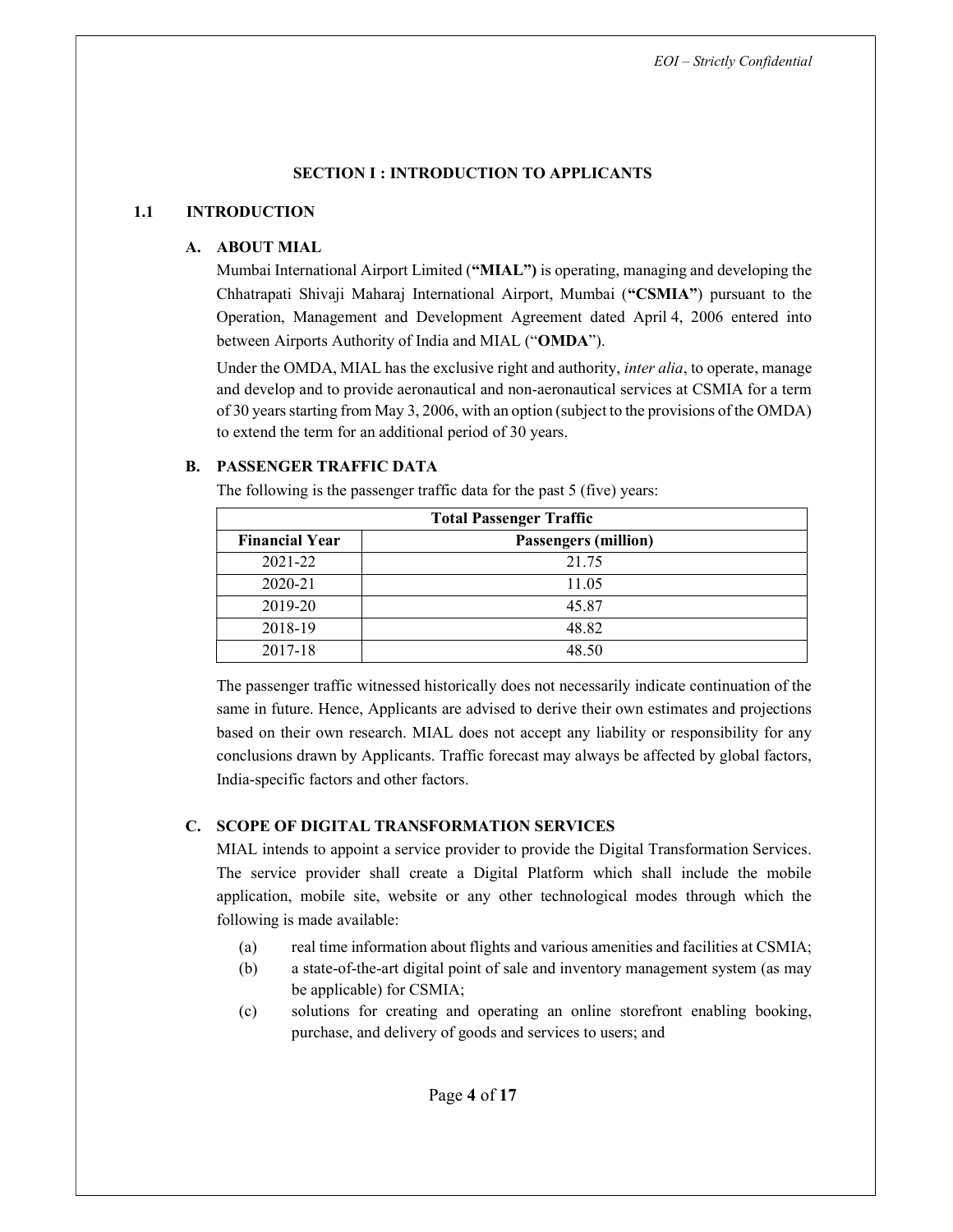(d) an airport digital ecosystem including single window access for users, for providing various services.

Digital Transformation Services shall mean the services to be provided to MIAL and/or users in connection with creation, operation, maintenance, management and upgradation of the Digital Platform.

#### D. INVITATION

MIAL hereby invites all interested companies, whether private or public, registered in India ("Applicant(s)") and having experience in creation of similar digital platform or providing similar digital transformation services or any such analogous experience satisfactory to MIAL, to submit their expression of interest by way of an application ("Application"). MIAL intends to shortlist Applicants based on the Application submitted by them for further bidding process. It is clarified that mere invitation by MIAL for participating in further bidding process does not constitute any contract between MIAL and any Applicant(s).

#### 1.2 SCHEDULE FOR EOI PROCESS

The schedule for EOI process is specified in Clause 3.3 below. MIAL reserves the right to change the schedule at its sole discretion. Any such changes shall be intimated to the respective Applicant at the email address specified in its Application.

#### 1.3 CONTACT DETAILS

The following is the address and contact details for submission of Applications (by courier or registered post or hand delivery) in accordance with this EOI:

Head - Procurement, Mumbai International Airport Limited, Chhatrapati Shivaji Maharaj International Airport, Near Terminal 1B Arrivals, Santacruz (East), Mumbai - 400 099, India

Applicants may seek clarifications in relation to this EOI by sending an email to: procurement.csmia@adani.com

For all email communications related to this EOI, please mention "EOI FOR DIGITAL TRANSFORMATION SERVICES AT CSMIA" in the subject line of the email.

#### 1.4 MODE OF PAYMENT

Notwithstanding anything contained herein, all payments to MIAL on any account whatsoever have to be made by way of direct transfer into current account of MIAL as per details stated below: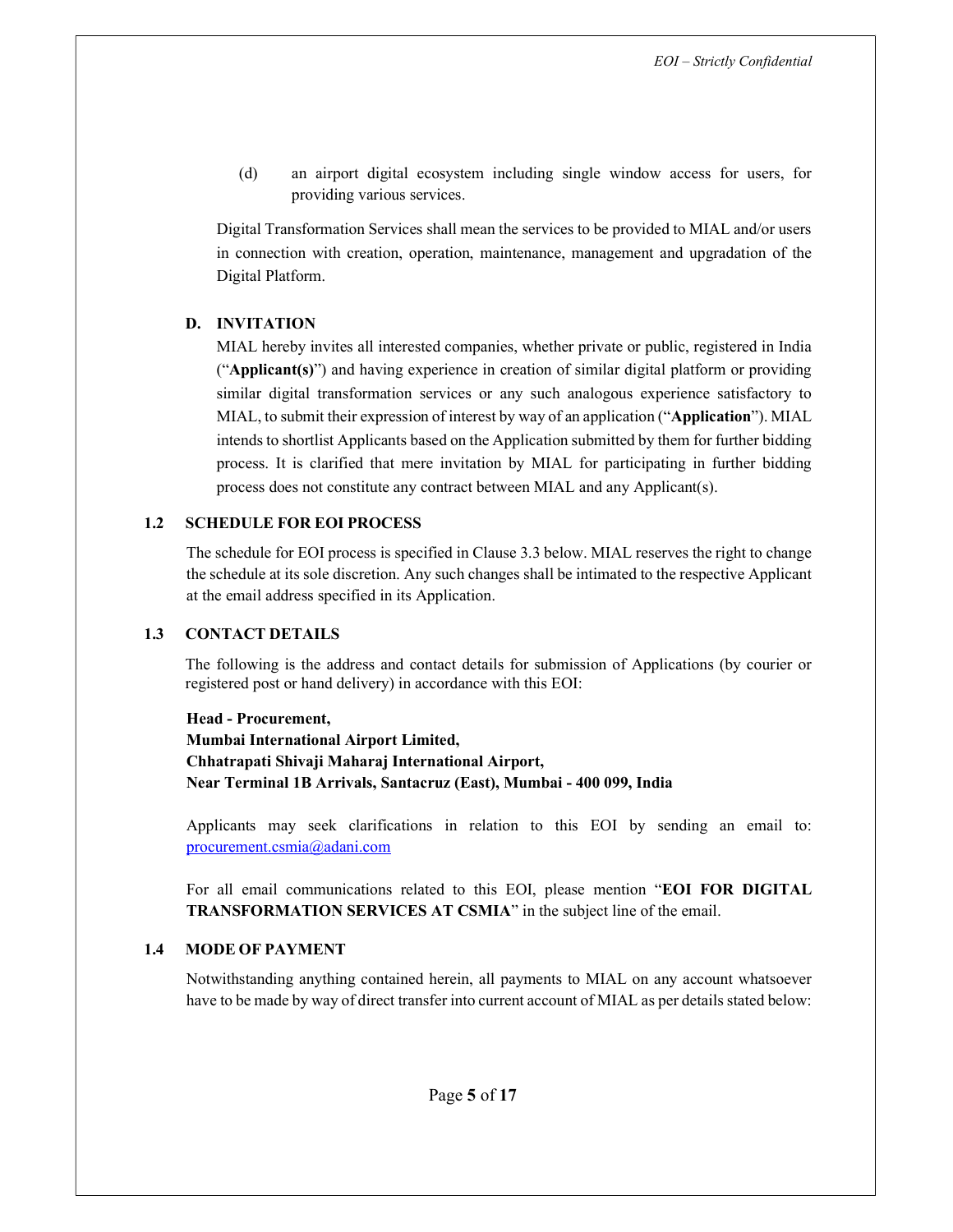| Name of the Company     | Mumbai International Airport Limited            |
|-------------------------|-------------------------------------------------|
| Name of the Bank        | State Bank of India                             |
| Address of the Bank     | Industrial Finance Branch,                      |
|                         | B-202, Parinee Crescenzo, Plot No. C-38 & C-39, |
|                         | Bandra Kurla Complex, Bandra (E),               |
|                         | Mumbai - 400 051.                               |
| Account No.             | 37658553534                                     |
| IFSC Code of the branch | SBIN0008965                                     |
| MICR Code of the branch | 400002123                                       |

Applicants shall forthwith provide MIAL with the proof of any payment made by way of direct transfer.

## 1.5 INTERPRETATION:

- A. Throughout this EOI, unless indicated otherwise by the context, the singular also means plural.
- B. Any reference in this EOI to any statute or statutory provision shall be construed as including a reference to that statute or statutory provision, and to all statutory instruments, orders and regulations for the time being made pursuant to it or deriving validity from it, as may be from time to time amended, modified, extended or re-enacted, whether before or after the date of this EOI.
- C. The words "hereof," "herein", "hereunder" and words of similar import when used in this EOI shall refer to this EOI as a whole and not to any particular provision of this EOI. The words "include" and "including" shall be deemed to be followed by "without limitation" or "but not limited to" whether or not they are followed by such phrases or words of like import.
- D. The headings and sub-clauses of this EOI are intended for convenience only and shall not in any way affect the meaning or construction of any provision therein.
- E. Words and abbreviations, which have well known technical or trade or commercial meanings are used in this EOI in accordance with such meanings.
- F. References to recitals, clauses are, unless the context otherwise requires, references to recitals and clauses of this EOI.
- G. References to days, months and years are references to calendar days, calendar months and calendar years respectively.
- H. References to person shall mean any natural or legal person.
- I. References in this EOI to any consent or approval or permission or satisfaction or confirmation or certificate or agreement by an Entity shall, in each case, mean in written form and signed by an authorized signatory of such Entity.

\*\*\*\*\*\*\*\*\*\*\*\*\*\*\*

Page 6 of 17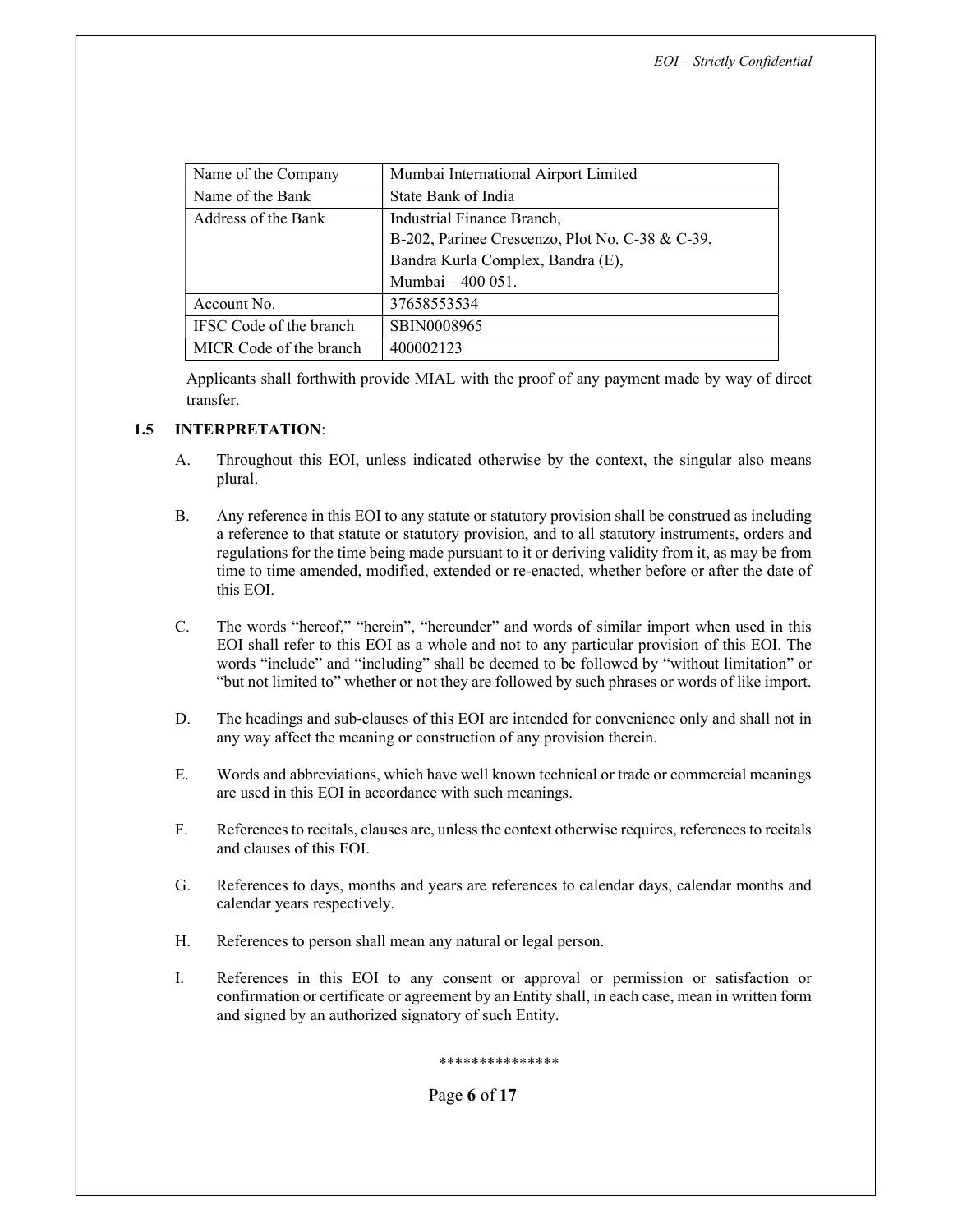#### SECTION II : TERMS OF THE DIGITAL TRANSFORMATION SERVICES

#### 2.1 BRIEF SCOPE AND DESCRIPTION OF THE DIGITAL PLATFORM

- A. The service provider shall be mandated to design, conceptualise, create, host, develop, operate, maintain, manage and upgrade the Digital Platform for CSMIA and provide the Digital Transformation Services in respect thereof. Key components of such Digital Platform are expected to be as follows:
	- i. Flight information
	- ii. Airport Facilities and Amenities Information
	- iii. Feedback management system
	- iv. Creation of an online sales channel for various products and services available at **CSMIA**
	- v. Deployment and upgradation of technology and tools as per good industry practice to enhance the user experience and interface
	- vi. Development, maintenance and operation of all social media platforms of CSMIA
	- vii. Any other services as may be defined during the bidding process
- B. The contract for the Digital Platform is expected to be for a period of 10 (ten) years, and further extendable, at sole discretion of MIAL. Detailed terms in this regard shall be specified in the bidding documents issued to shortlisted Applicants.
- C. The Digital Platform needs to be updated and upgraded from time to time to match the latest trends in the technology deployment, development, (software and hardware both) and consumer behaviour.

## 2.2 PROOF OF CONCEPT FOR THE DIGITAL PLATFORM

All the shortlisted Applicants shall be required to develop a "proof of concept" of the proposed Digital Platform to MIAL within a period of 3 weeks from the date of communication from MIAL to such Applicants about their shortlisting. The proof of concept will be developed as per instant technology practice and at the sole cost of such Applicant. During the tender stage, MIAL reserves the right to require shortlisted Applicants to make a technical proposal submission; and the abovementioned proof of concept may be evaluated as part of such technical proposal.

\*\*\*\*\*\*\*\*\*\*\*\*\*\*\*\*\*\*\*\*\*\*\*\*\*\*\*\*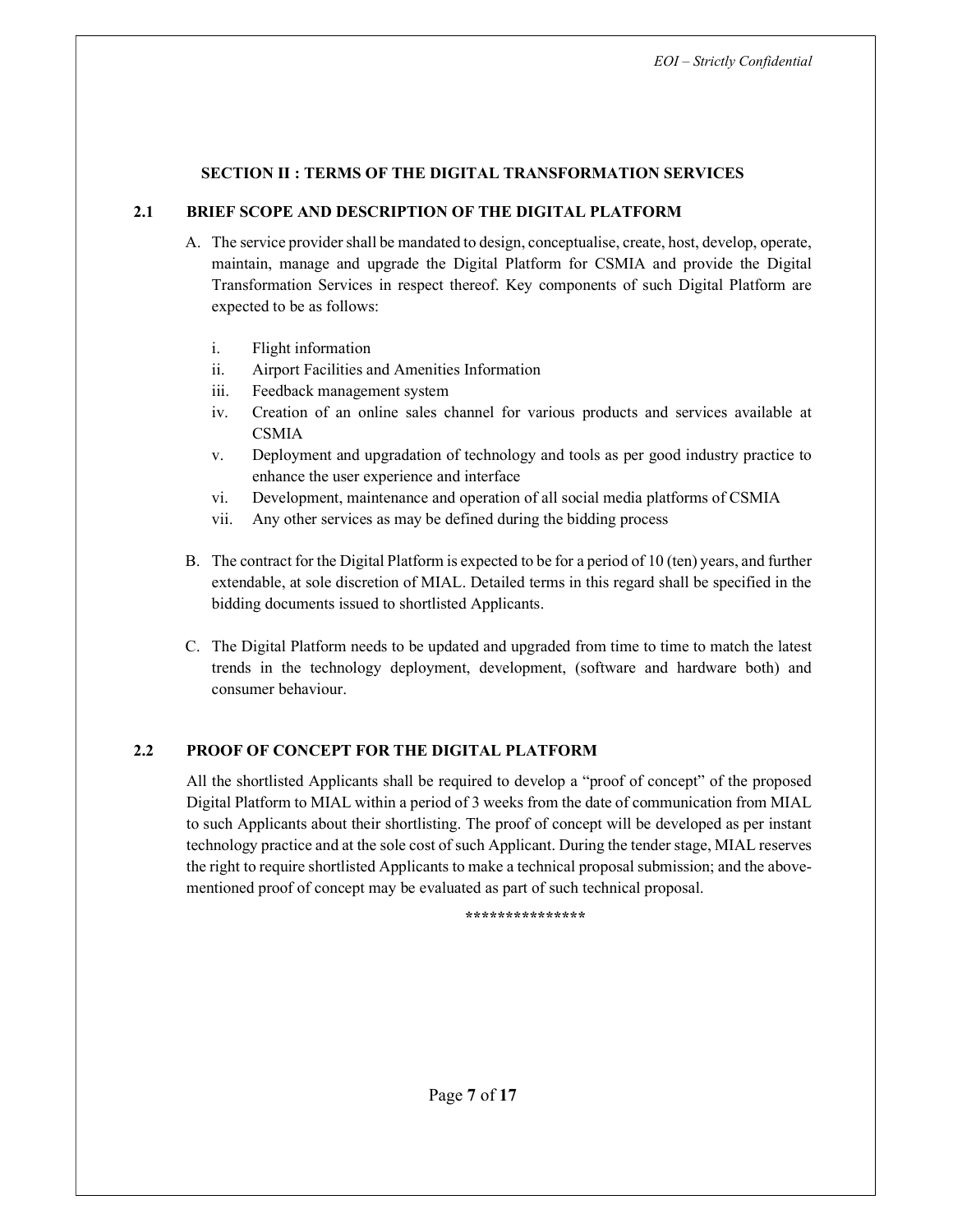#### SECTION III : INVITATION FOR EOI PROCESS

#### 3.1 AWARD PROCESS, ELIGIBILITY CRITERIA AND TIME SCHEDULE

- A. The purpose of this EOI process is to enable MIAL to shortlist companies for the Digital Transformation Services at CSMIA. MIAL invites applications from interested parties for participating in this EOI process. The shortlisted parties would be subsequently invited to submit bids in respect of the said contract for Digital Transformation Services.
- B. MIAL is using a two stages award process to grant a contract for Digital Transformation Services. The stages are:
	- a. Phase 1: EOI Stage
	- b. Phase 2: Tender Stage
- C. In the first phase, MIAL will shortlist Applicants based on the criteria set out in this EOI Document. At the end of this stage, MIAL intends to announce a list of shortlisted Applicants who shall be eligible for participation in the "Tender Stage". The shortlisted Applicants will then be handed out the detailed tender documents and invited to submit a bid. The Applicant meeting the following eligibility criteria and complying with other terms and conditions of this EOI shall be shortlisted as Qualified Applicant.

## 3.2 ELIGIBILITY CRITERIA

3.2.1 The Applicant or its Affiliate must fulfil the following technical eligibility criteria during at least one of the past two financial years:

- (i) experience of creation, hosting, development, operation, maintenance, management and upgradation of a digital platform in the form of a mobile application and/or a website and/or any other form of media; or
- (ii) experience of handling customer relationship management systems of any consumer facing business along with a partnership with a digital platform developer; or
- (iii) appropriate technology and qualified / experienced talent resources already tied-up with it for such development of digital platform who have a cumulative experience of at least 100 years in this field.

3.2.2 The Applicant or its Affiliate must fulfil the following financial eligibility criteria for at least one of the past two financial years:

- (i) The Applicant or its Affiliate must have the annual turnover of Rs. 75 Crores (Rupees Seventy Five Crores Only); and
- (ii) a positive Net Worth. "Net Worth" shall have the meaning as defined under the Companies Act, 2013.

"Affiliate", with respect to the Applicant, means any company who, directly or indirectly, (a) Controls the Applicant, (b) is Controlled by the Applicant, or (c) is Controlled by the same person who, directly or indirectly, Controls the Applicant. The expression "Control" shall include (i) with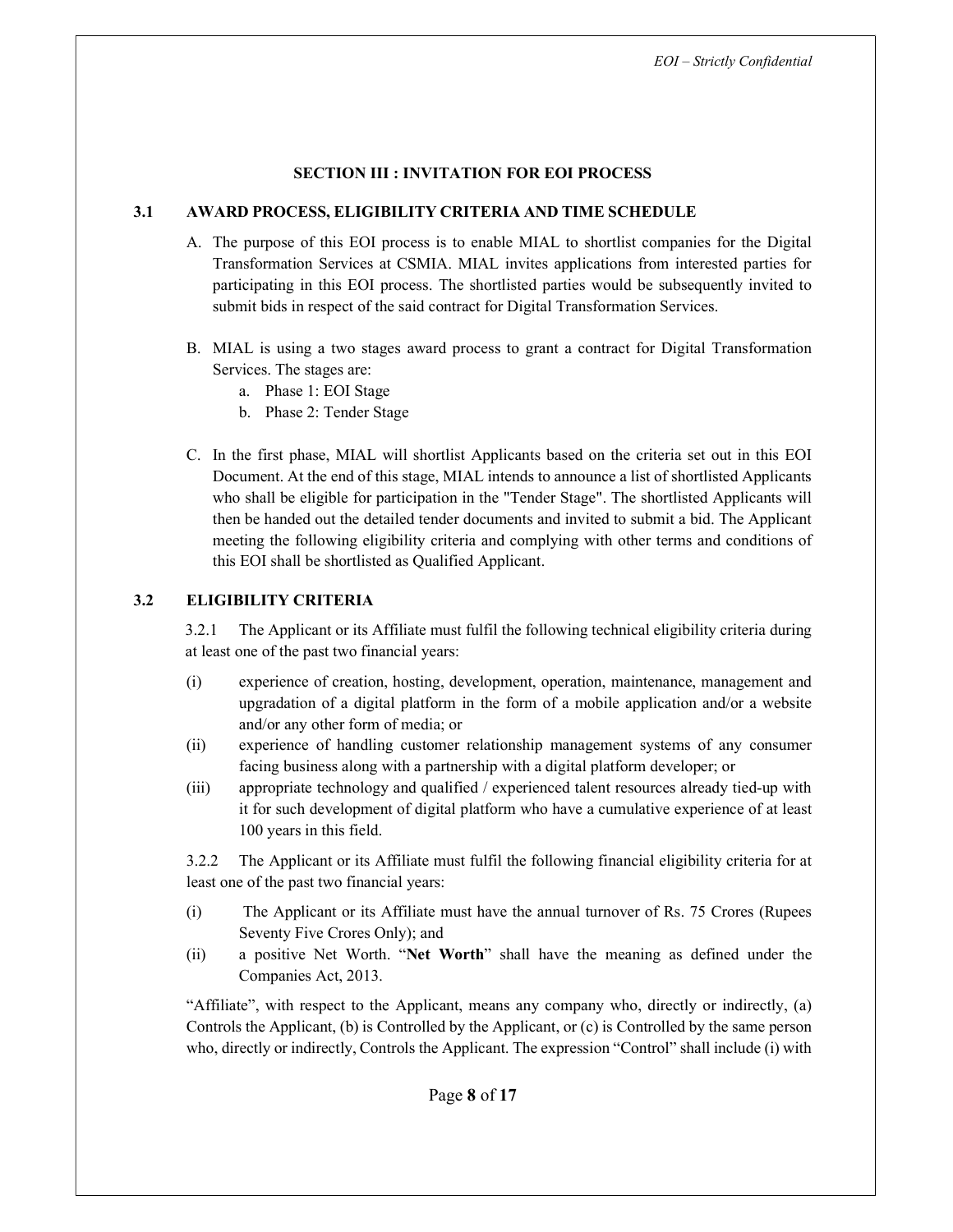respect to a person who is a largest shareholder by virtue of its direct and / or indirect shareholding in a company and who is having minimum 26% (twenty six percent) of the voting shares in such company; or (ii) the right to appoint majority of the directors or to control the management or policy decisions exercisable by a person or persons acting individually or in concert, directly or indirectly, including by virtue of their shareholding or management rights or shareholders agreements or voting agreements or in any other manner; and "Controlling" and "Controlled by" shall be construed accordingly.

The Applicant shall fulfil both the technical and financial criteria as mentioned above.

#### 3.3 TIME SCHEDULE

| Date              | Event                                                  |
|-------------------|--------------------------------------------------------|
| $14th$ June, 2022 | Date of newspaper advertisement                        |
| $21st$ June, 2022 | Last Date for Submission of Applications               |
| $24th$ June, 2022 | Shortlisting of Applicants by MIAL for further bidding |
|                   | process                                                |

MIAL reserves the right to change the above schedule at its sole discretion. Any such changes shall be intimated to the respective Applicant at the email address specified in its Application.

## 3.4 FEES FOR EOI

The Application is to be accompanied by a non-refundable fee (inclusive of GST) of INR 3,54,000/- (Rupees Three Lakhs Fifty Four Thousand Only) by way of a fund transfer to MIAL to its bank account, details of which are provided Clause 1.4 above.

#### 3.5 MULTIPLE EOI APPLICATIONS

Each company including its subsidiaries and related parties should only submit one application for EOI stage as a sole Applicant. It is not allowed to submit multiple Applications, directly or indirectly, in the capacity as sole Applicant and separately in the capacity as Affiliate. If several Applications are received from the same company or its subsidiaries or related parties, MIAL will not consider any of the Applications.

## 3.6 APPLICATION FORM

#### A. Contents

- i. The Application shall be submitted in a sealed envelope comprising of the following:
	- \* Application Form along with necessary documents as per **Annexure 1**;
	- Form for Eligibility along with necessary documents as per Annexure 2;
	- Proof of payment.
- ii. Sealing and marking of Applications: Applicants shall submit original version of the Application sealed in a single envelope with the following marking:

Page 9 of 17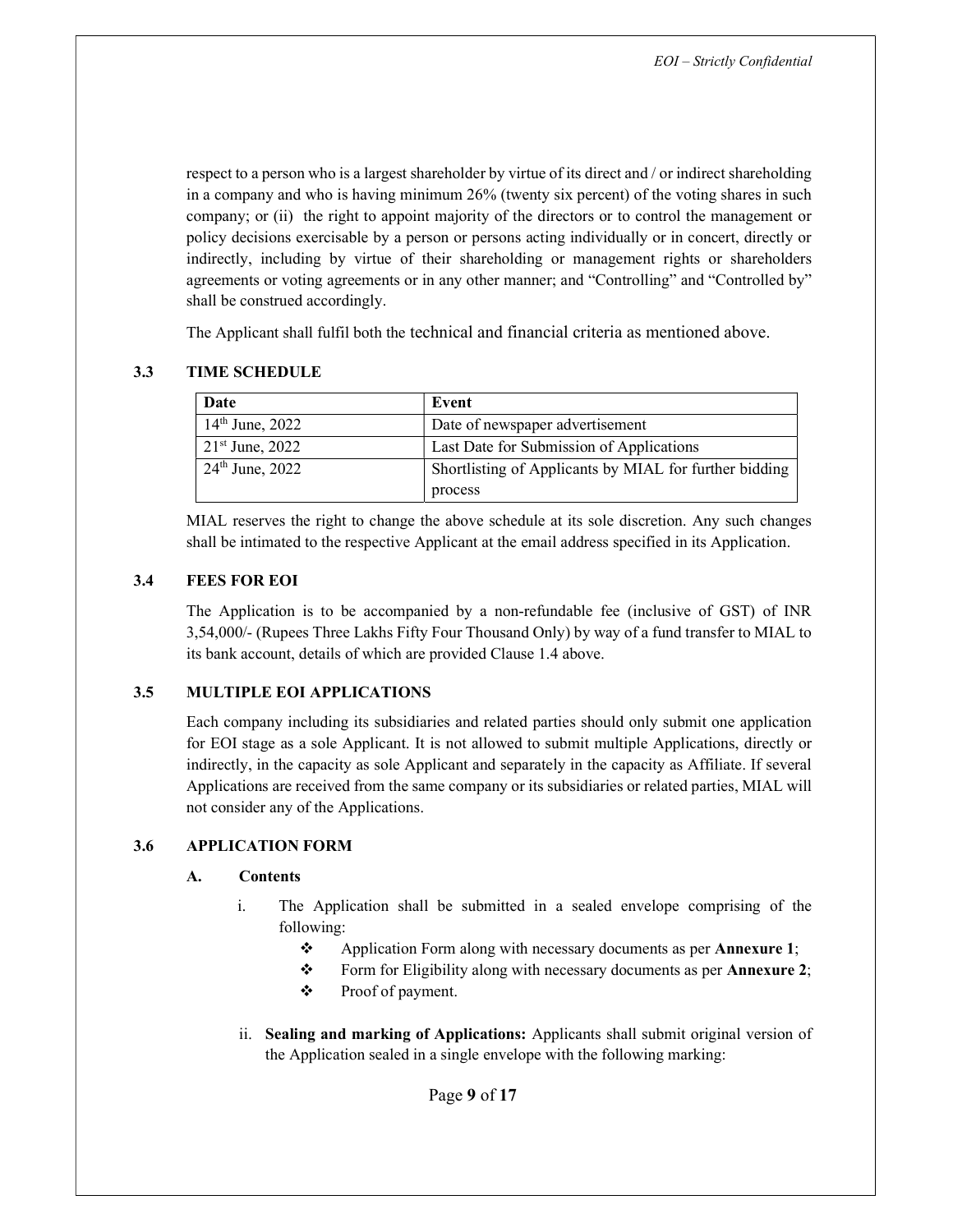#### "EOI FOR DIGITAL TRANSFORMATION SERVICES AT CSMIA

LAST DATE FOR SUBMISSION OF APPLICATIONS:

| ,, |
|----|
|    |

This envelope shall be addressed to the addressee set forth in Clause 1.3 and shall be submitted by the due date specified in Clause 3.3 above.

- iii. All documents comprising the Application shall become the property of MIAL and shall not under any circumstances be returned to the Applicants. MIAL shall be free to utilise any information / data provided to it as a part of the Application in any manner that it deems fit.
- iv. MIAL shall not be responsible for the loss or non-receipt or delay in the receipt of any EOI application sent by post or courier.
- v. MIAL has the exclusive and final right of acceptance/rejection of applications from any of the parties.

#### 3.7 DISQUALIFICATION

MIAL shall have the right to disqualify any Applicant if, in MIAL's opinion:

- i. the Applicant, or any employee, officer, agent, director, advisor, consultant, contractor, subcontractor, servant or staff member of, or any person associated with such Applicant has or may reasonably be thought to have, at any time, involved in any dishonest, fraudulent, illegal or unlawful business practices whether in connection with the Application or otherwise; or
- ii. the Applicant engages in anti-competitive behavior including, collusion between Applicants or solicitation of MIAL's employees, agents, directors, consultants, advisors, contractors, or sub-contractors. Applicants may only have contact with the authorised official of MIAL solely for the limited purpose of submission of Applications and queries concerning the EOI and other matters as provided for in the EOI; or
- iii. the Applicant breaches any of the terms and conditions contained in the EOI; or
- iv. the Applicant or any of the Affiliates or any of their employees, directors:
	- a. has been disqualified from a tendering process by MIAL or its Application was rejected by MIAL or a contract awarded to it is under dispute for material breach; or
	- b. has withdrawn from the tendering process conducted by MIAL subsequent to award of contract; or
	- c. is has been either directly or indirectly involved in any frivolous or vexatious litigation against MIAL; or
	- d. has been convicted in any criminal case;
- v. any other fact or circumstance exists, which justifies such disqualification.

Page 10 of 17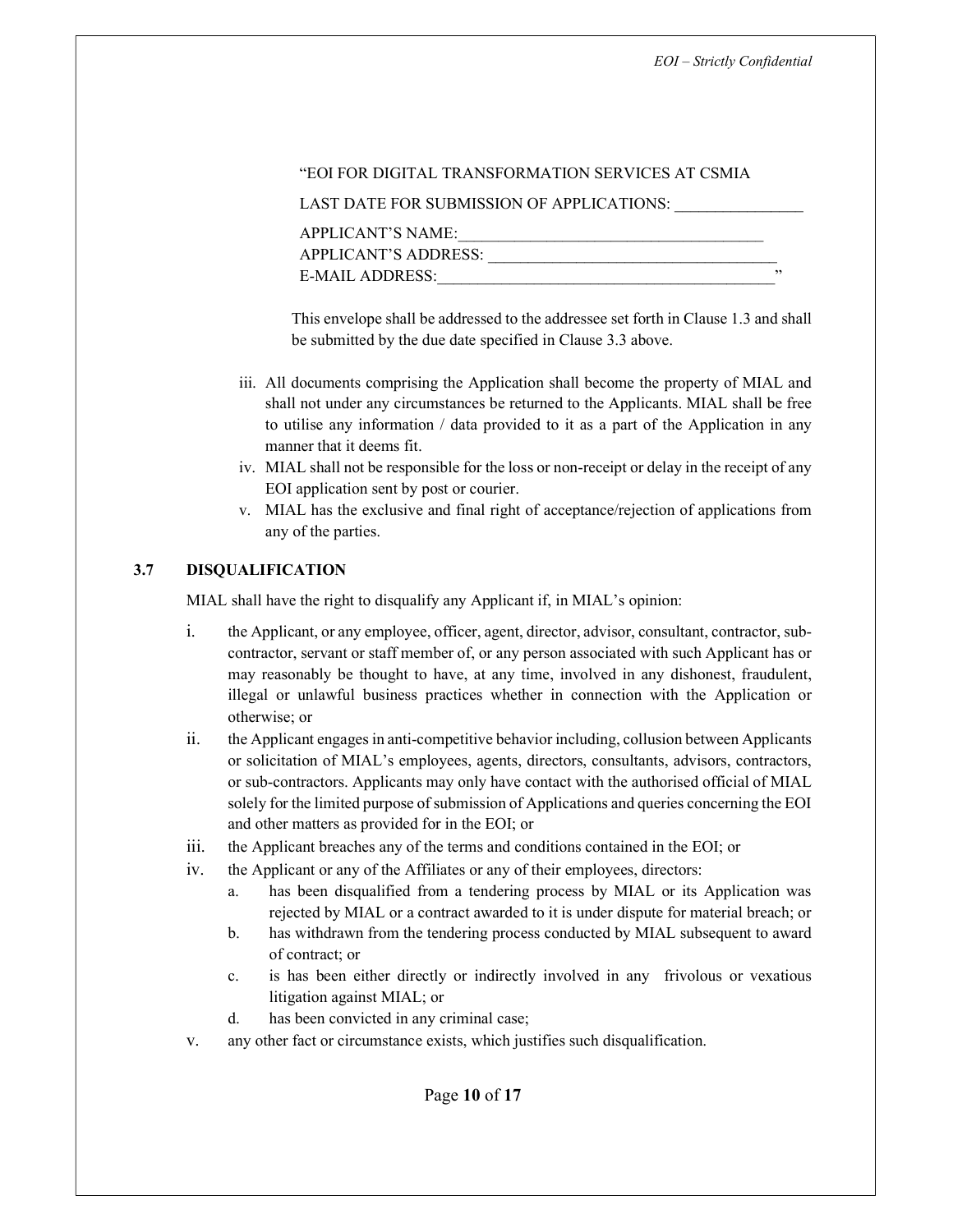The decision of MIAL in this regard shall be final and binding on all the Applicants.

## 3.8 MISCELLANEOUS

- A. MIAL shall issue subsequent bidding documents to the shortlisted Applicants.
- B. The EOI process shall be subject to provisions of OMDA.

\*\*\*\*\*\*\*\*\*\*\*\*\*\*\*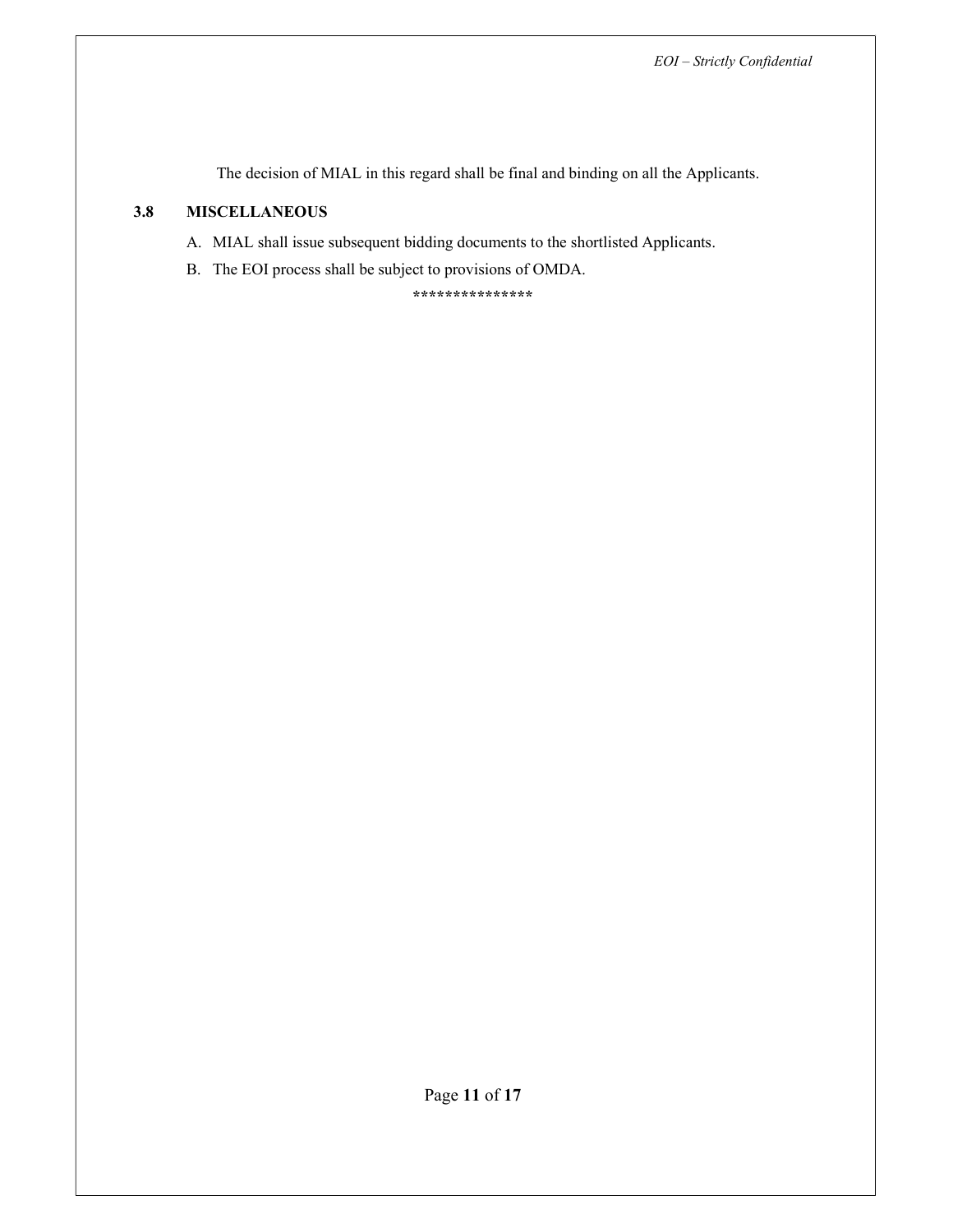#### Annexure 1 : Application Form

[Place, Date]

## To: Mumbai International Airport Limited, Terminal 1, Chhatrapati Shivaji Maharaj International Airport, Santacruz (E), Mumbai 400 099.

Dear Sir:

## Sub: Application in response to the EOI for Digital Transformation Services at CSMIA

Ref: EOI for Digital Transformation Services at CSMIA dated , 2022 ("EOI") issued by MIAL.

- 1. We confirm that we are submitting our Application to design, finance, develop, operate, maintain and manage the Digital Transformation Services at Chhatrapati Shivaji Maharaj International Airport ("CSMIA").
- 2. We hereby confirm that we meet the Eligibility Criteria specified in this EOI and in this regard, we enclose the completed Form for Eligibility (together with the supporting documents) in accordance with Annexure 2 of the EOI.
- 3. We further confirm that we are not disqualified from participation in the competitive bidding process, pursuant to the provisions of the EOI.
- 4. We represent, warrant and covenant to MIAL that all information furnished or to be furnished by us to MIAL at any time (including without limitation, as part of our Application in response to the EOI) is true, complete, accurate, unconditional and fairly presented. We undertake to forthwith inform MIAL in the event of occurrence of any circumstances that would render any information, representations or warranties in our Application, untrue, incorrect or invalid.
- 5. Having read, carefully examined and understood the terms of the documents comprising the EOI (including without limitation, the form of the Agreement issued), we, the undersigned, hereby offer to perform the Digital Transformation Services (as defined in the EOI) in accordance with:
	- (a) all terms and conditions as specified in the EOI, including without limitation the form of Agreement, the annexures, exhibits, attachments and amendments to the EOI; and
	- (b) our Application;

provided however that in the event of any inconsistency between (a) and (b) above, (a) shall prevail.

- 6. We hereby agree and confirm that our Application has been prepared strictly in accordance with the instructions in the EOI (including the forms set forth therein) and that we shall at all times act in good faith and abide by the terms and conditions of the EOI.
- 7. We represent and warrant to MIAL that as of the date of submission of the Application:
	- (a) the information furnished by us is true, complete, accurate, unconditional and fairly presented;

Page 12 of 17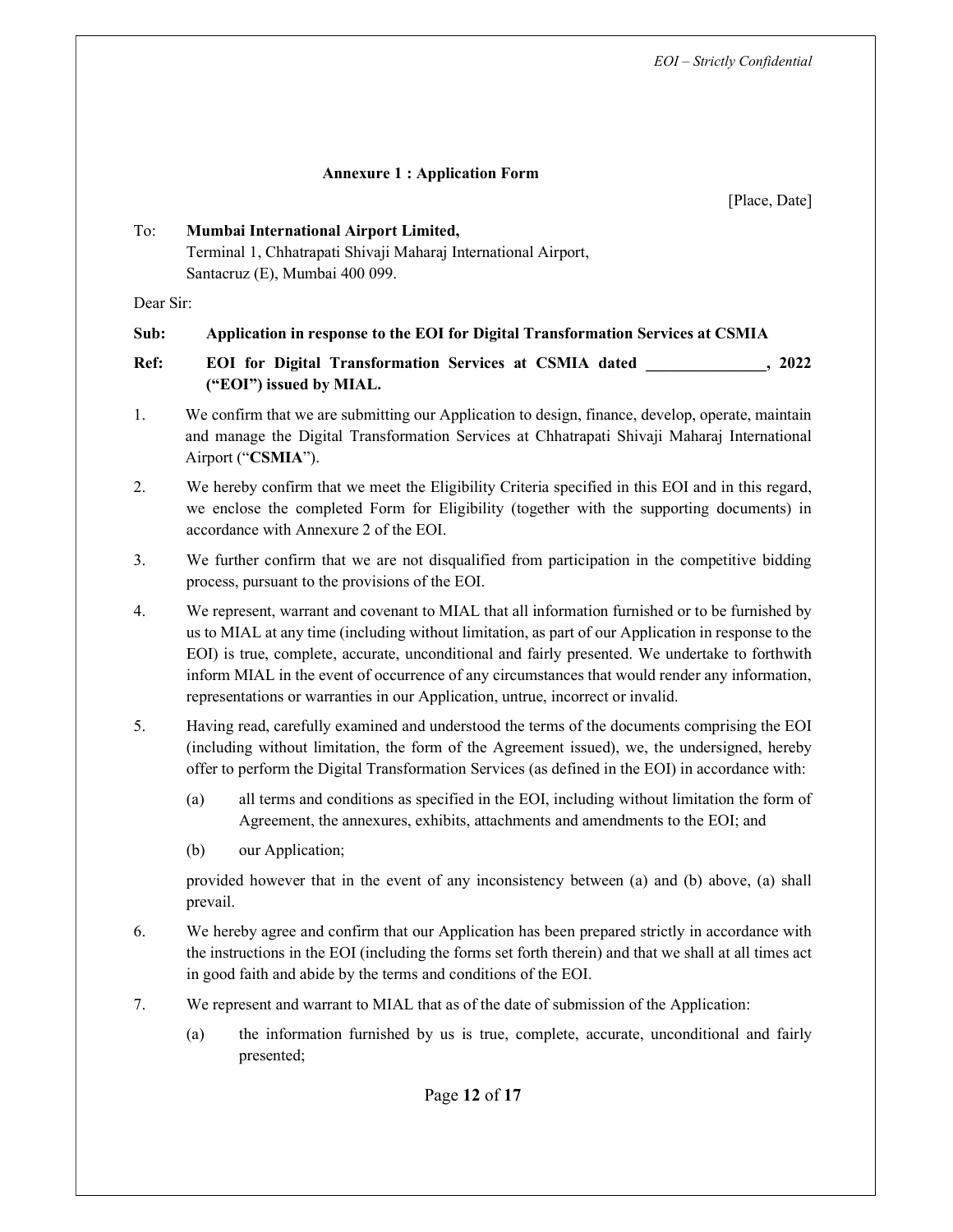- (b) we have all the necessary corporate approvals and authorizations to participate in the EOI; and
- (c) neither we nor our Affiliates are in anyway, directly or indirectly, interested in, or associated with any other Applicant or its Application.

In the event of occurrence of any events or circumstances that would render any of the foregoing representations and warranties untrue or invalid, we covenant to promptly notify MIAL of the same and agree that MIAL shall be entitled to reject our Application in such event and if awarded the contract, withdraw the same, without MIAL incurring any cost or liability.

- 8. We represent and warrant that we [are / are not] [strike out which is not applicable] Group Entity(ies), of MIAL or its shareholders (other than AAI). We further represent and warrant that we [are / are not] [*strike out which is not applicable*] Related Party of MIAL or its shareholders or directors. Details of our directors and shareholding pattern is as follows;
	- A. Details of Board of Directors (separate sheets may be attached with this Application Certificate)

| <b>SN</b> | <b>Name of the Director</b> | <b>Designation</b> | DIN, if applicable |
|-----------|-----------------------------|--------------------|--------------------|
|           |                             |                    |                    |
|           |                             |                    |                    |

#### B. Shareholding Pattern

| <b>SN</b> | <b>Category of Shareholder</b>                | <b>Number</b><br>shares<br>equity<br>(Nos.) | of   Paid-up value of<br>equity<br>shares<br>(Re). | Percentage<br>of<br>total<br>equity<br>capital |
|-----------|-----------------------------------------------|---------------------------------------------|----------------------------------------------------|------------------------------------------------|
| 1.        | Promoter & Promoter Group                     |                                             |                                                    |                                                |
|           | i. Name of<br>the<br>largest<br>shareholder   |                                             |                                                    |                                                |
|           | ii. Name of the second largest<br>shareholder |                                             |                                                    |                                                |
|           | iii. Name of the third largest<br>shareholder |                                             |                                                    |                                                |
|           | iv. Name of the fourth largest<br>shareholder |                                             |                                                    |                                                |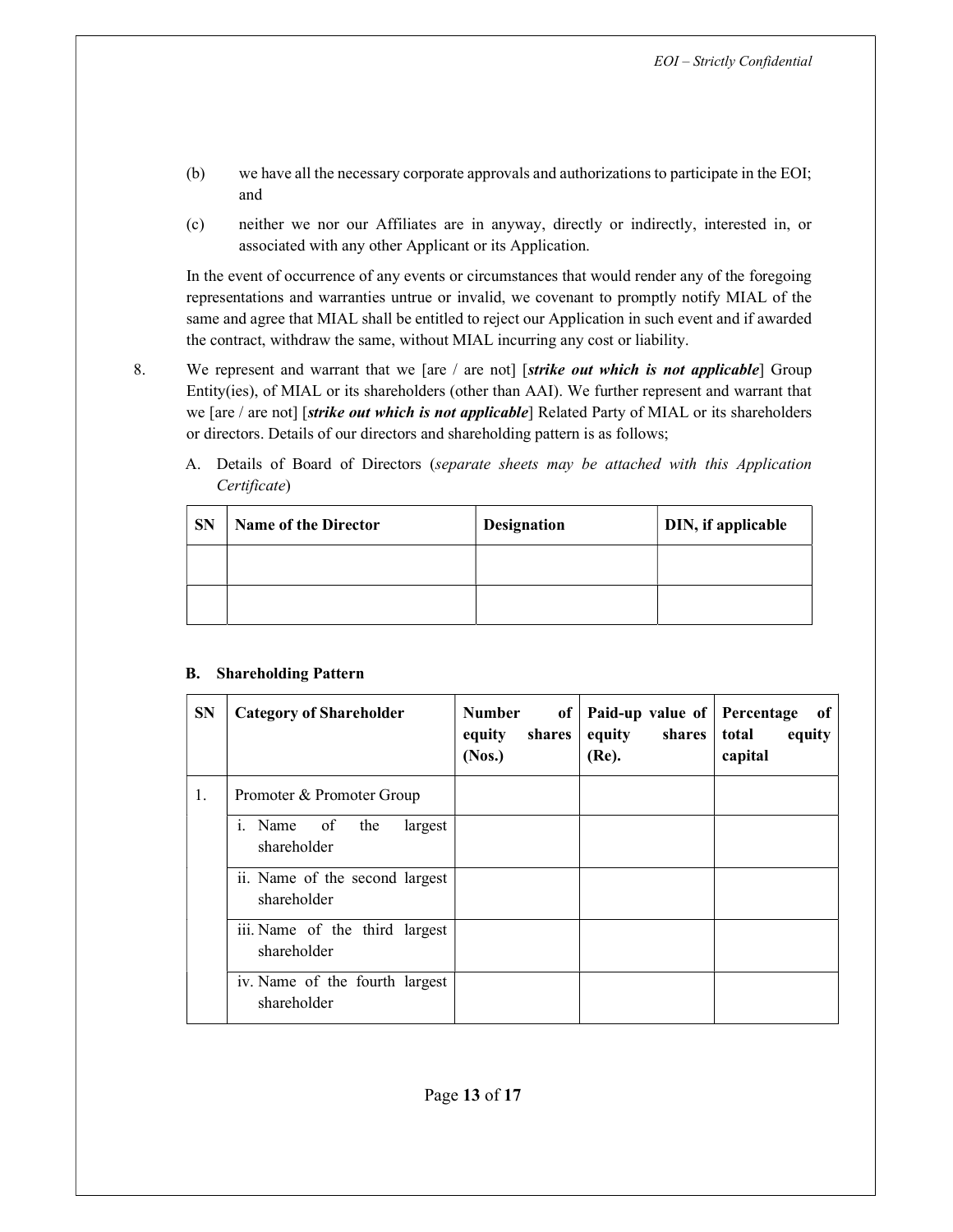|       | v. Name of the fifth largest<br>shareholder         |  |      |
|-------|-----------------------------------------------------|--|------|
|       | vi. Other Promoter & Promoter<br>Group Shareholders |  |      |
| 2.    | Public                                              |  |      |
| 3.    | Non-Promoter-Non-Public                             |  |      |
| TOTAL |                                                     |  | 100% |

#### 9. Confidentiality undertaking:

We hereby undertake and agree to keep the Information (as defined below) confidential. We acknowledge that the Information is confidential information of MIAL and is provided solely for the purpose of enabling the Applicant to submit its Application and participate in the process for selection by MIAL of the Successful Applicant for performing the Services ("Specified Purpose"). We, the Applicant, hereby undertake and agree that in consideration of receipt of such Information, we shall abide and be bound by the following terms:

- (a) "Information" means the EOI and any and all documents and information, whether specifically mentioned as 'confidential' or not, provided by or on behalf of MIAL to the Applicant or otherwise obtained by the Applicant pursuant to the EOI, or negotiations and discussions with MIAL, including without limitation, any clarifications, amendments or documents subsequently issued, drafts of definitive agreements, information obtained through interactions with MIAL and site visits (if any), all technical, commercial, financial, operational, legal or statistical information, all agreements, plans, layouts and documents in relation to the Airport, in each case whether in writing, electronic form or other tangible form or disclosed by oral or visual presentation or other intangible method.
- (b) The Applicant shall use the Information solely for the Specified Purpose. The Applicant shall maintain the confidentiality of the Information and shall not disclose the Information to any person, other than:
	- i. its employees, professional advisors and consultants, who have a need to know in connection with the Specified Purpose; and
	- ii. a party with the prior written consent of MIAL;

provided in each case that (i) Applicant shall ensure that such party agrees to appropriate confidential treatment of such Information as per the terms hereof; and (ii) Applicant shall be solely responsible for any act by such parties which results in the Information not being treated in accordance with the confidentiality provisions hereof.

(c) Confidentiality obligations hereunder shall not apply to any Information that (i) is or becomes available in the public domain, other than by breach of confidentiality obligations by the Applicant or any other party, (ii) is in possession of the Applicant prior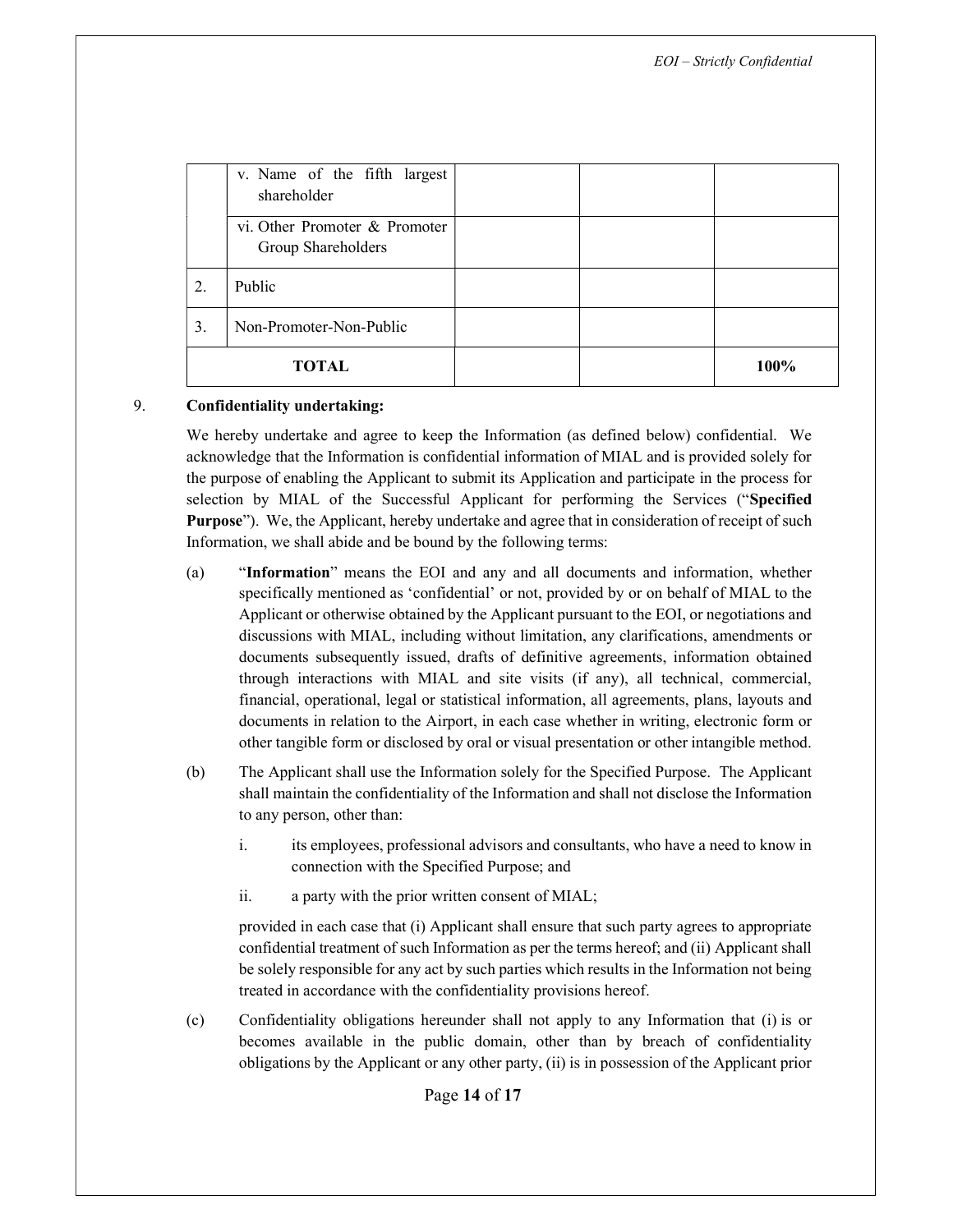to its disclosure by MIAL and rightfully received without any breach of confidentiality by any party. If Applicant is required to disclose any Information pursuant to any Applicable Laws or an order of any judicial or statutory authority, Applicant shall give MIAL reasonable prior notice of the circumstances of such requirement prior to disclosing such Information and shall co-operate with MIAL to minimize the extent of disclosure, including any effort by MIAL to contest or obtain a protective order against such requirement.

- (d) The Applicant shall, promptly upon the request of MIAL, return or destroy all Information including without limitation all originals, copies, extracts and summaries thereof (including information on electronic media), and certify to MIAL that it has returned or destroyed such Information within two days of such request by MIAL.
- (e) The Applicant agrees that the use or disclosure of the Information in breach of these confidentiality provisions will cause irreparable harm or injury to MIAL, which is incapable of recompense by way of damages. Accordingly, the Applicant agrees that MIAL is entitled to seek injunctive or other appropriate relief to restrain any breach or threatened breach of these confidentiality provisions.
- 10. We hereby accept all the terms and conditions of the EOI.
- 11. We hereby agree that the EOI and this Application shall be construed, interpreted, enforced and governed, in all respects, by the laws of India. The courts at Mumbai will have exclusive jurisdiction in respect of all matters arising out of the EOI and this Application.

We, the Applicant, undertake that the representations, warranties, covenants, agreements and undertakings in the Application are true and correct and we shall be liable for any breach thereof. Capitalised terms used but not defined herein have the meanings set forth in the EOI.

Yours sincerely,

For and on behalf of [*name of Applicant*]

\*Signature of Authorised Signatory(ies)

 $\mathcal{L}_\text{max}$ 

Name:

Title:

Address for communication:

Phone number:

E-mail:

\*\*\*\*\*\*\*\*\*\*\*\*\*\*\*\*\*

Page 15 of 17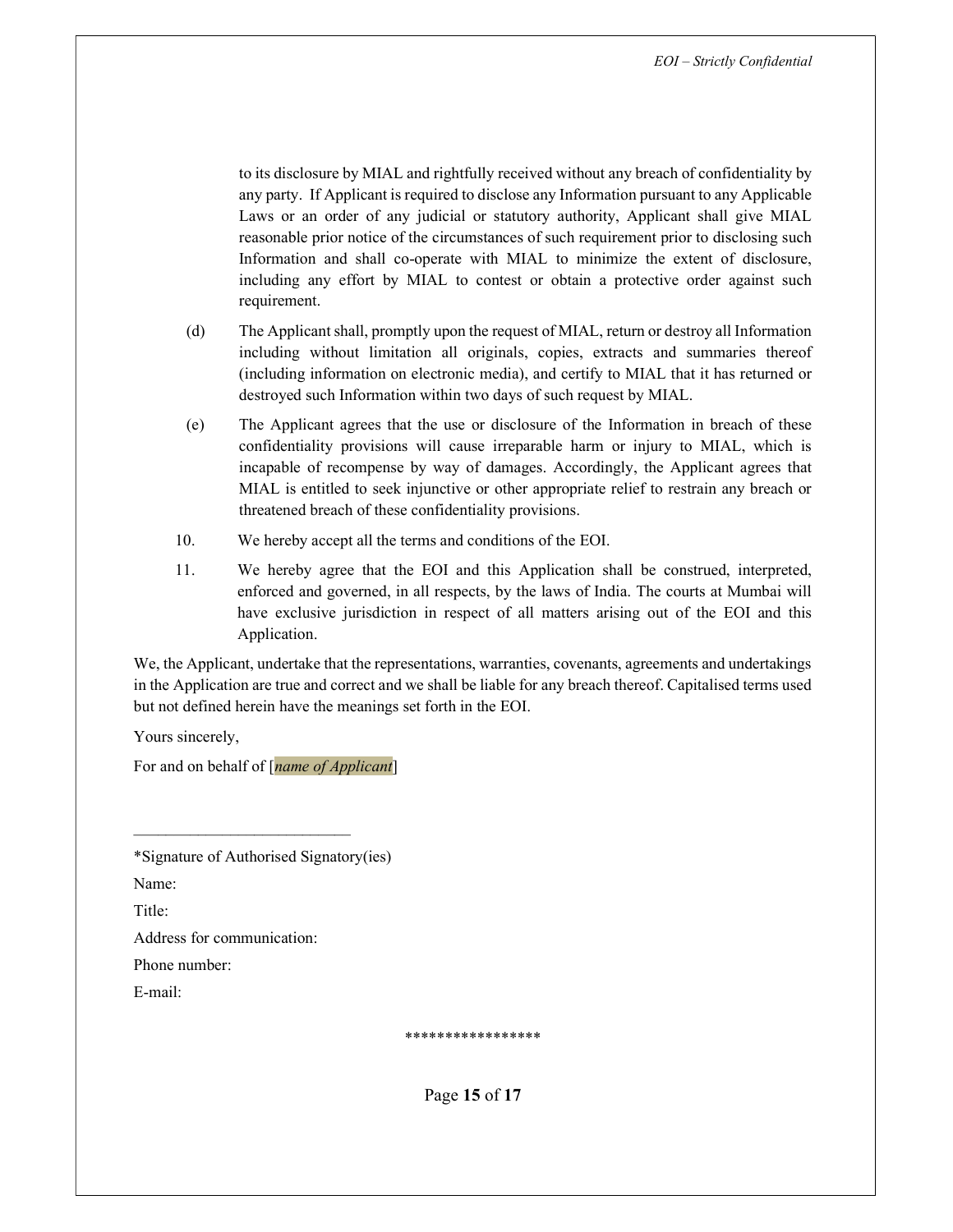# Annexure 2 : Form for Eligibility

# (Refer Clause 3.2)

|      | Name of the Applicant                                                                                                       | [insert name]                                                |  |
|------|-----------------------------------------------------------------------------------------------------------------------------|--------------------------------------------------------------|--|
| 1.   | <b>Registered</b><br>Office                                                                                                 | [insert address]                                             |  |
|      | <b>Address</b><br>of<br>the<br>Applicant                                                                                    |                                                              |  |
| 2.   | <b>Eligibility Criteria</b>                                                                                                 | <b>Particulars</b>                                           |  |
|      | (Refer Clause 3.2)                                                                                                          |                                                              |  |
| i.   | Name(s) of the digital platform(s)<br>developed / maintained                                                                | [insert details - please attach separate sheets if required] |  |
|      | <b>OR</b>                                                                                                                   |                                                              |  |
| ii.  | Name(s) of the consumer facing<br>business(es)<br>for which<br>customer<br>relationship<br>management<br>systems<br>handled | [insert details - please attach separate sheets if required] |  |
|      | <b>OR</b>                                                                                                                   |                                                              |  |
| iii. | Details of tie-ups for technology and<br>[insert details - please attach separate sheets if required]<br>talent resources   |                                                              |  |
| iv.  | a. Turnover details<br>[insert turnover in INR and FY]                                                                      |                                                              |  |
|      | b. Net Worth                                                                                                                | [insert Net Worth in INR and date]                           |  |

Page 16 of 17